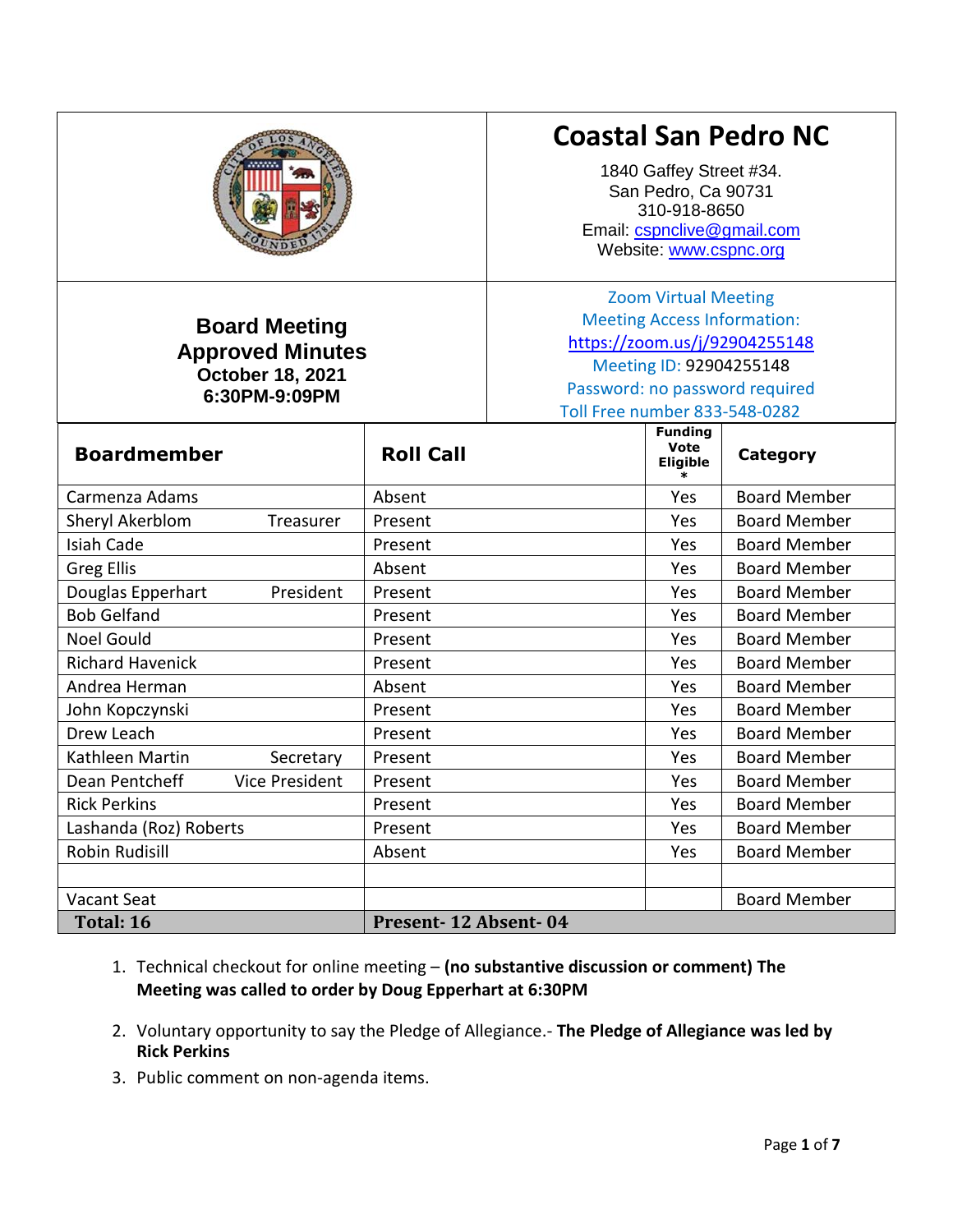- a. **Mike Wilder- read an article in the Coastal Current Paper. The land (Wilders Annex) was donated in lieu of back taxes and there is reference to plaques which he has come to a dead end with those. He went to the Hall of Records but has been unable to locate the information. He wants to know the intent of saying it. He is doing his own research. He wants to prevent the telephone effect. He wants to know if it is true. It is part of his family history. Noel Gould helped prepared the article. When he was doing research, this information came up through the Coastal Current Paper.**
- b. **Allen Franz- History Walk at White Point Reserve, there will be a guided overview at 9:00AM Saturday, November 13,2021. The walk will include an overview of the Education Center (meet at the Western continuation at Paseo Del Mar, left of the Fork is the preserve, go to the chain link fence, and enter the parking lot).**
- c. **Celia Gonzales-The past 48 hours people reported that they were terrorized by people on motorized mini bikes at the White Point Reserve**
- d. **Allen Franz responded- They have been asking for the Police for help with graffiti, vandalism and motorbikes at the location. They are collecting documentation.**

**Several San Pedro High School Students are at the meeting for school credit.**

4. Call to order and roll call. **The Roll was called by the Minute Taker.**

| Present-12                                                 | Absent-04                      |
|------------------------------------------------------------|--------------------------------|
| Akerblom, Cade, Epperhart, Gelfand, Gould, Havenick, Kohn, | Adams, Ellis, Herman, Rudisill |
| Kopczynski, Leach, Martin, Pentcheff, Perkins, Roberts     |                                |

- 5. Board member comment on non-agenda items.
	- a. **Bob Gelfand- Read an email from DONE. He is tired of being treated like we are in Junior High School.**
	- b. **Drew Leach- Last Saturday, there was a health fair at Cabrillo Beach. It was a great time for all. We are looking for future events. We have increased engagement .She thanked everyone for their support. Would like an agenda item that there is not enough adequate parking.**
	- c. **Richard Havenick- thanked Robin for all the work she did on the project at 22nd and Pacific. Reminder- Clean Air Action Plan Quarterly Update Meeting is tomorrow morning @9:30AM They will be sharing Zero Emission by 2035. This is the month that the Truck Feasibility Study should be released.**
	- d. **Noel Gould- Plum Committee Hearing on the Mello Act Ordinance before it goes to the City Council for approval. The CSPNC Board took a position to change it. The last opportunity to speak will be tomorrow at 2:00PM, it is Agenda Item 11. They may bunch all Public Comments.**
	- e. **Kathleen Martin- Wants to invite everyone out to the 2022 Homeless Count. It will be held on Wednesday January 27, 2022 from 8:00PM-1:00AM. Ms. Martin will be the coordinator for all of San Pedro.**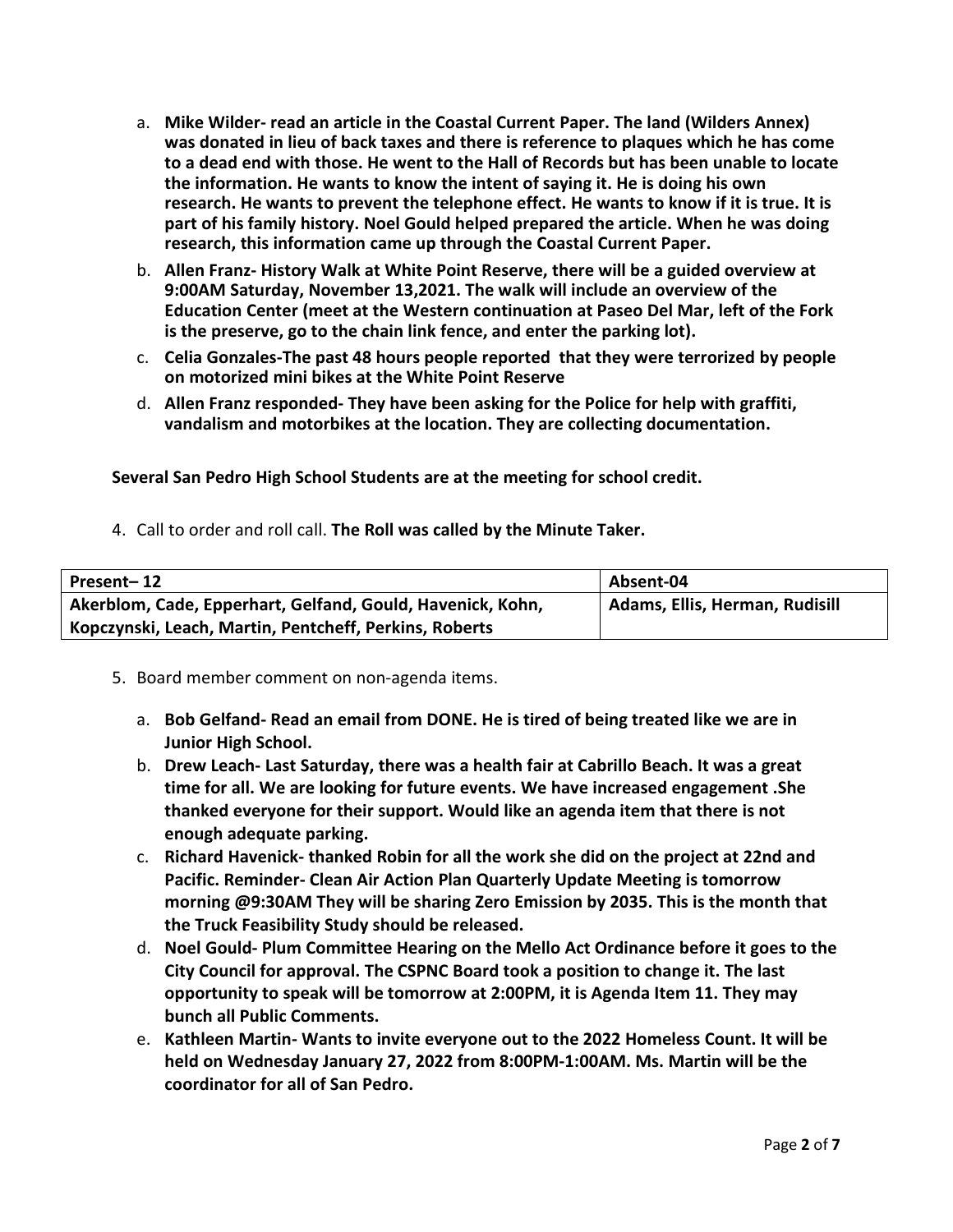- 6. Approval of prior meeting minutes**.- (Administrative Operations Committee) The Minutes were approved as corrected. There was no vote taken.**
- 7. Report from Los Angeles Police Department**, Officer Melody Shortle gave a brief overview of the crime statistics for the area. She reminded everyone to-make sure things are out of your vehicle also, park in garages and driveways if you can There were six catalytic converters stolen this month. The Catalytic Convertor Etching Event was cancelled on the October 16 , 2021. She will try to reschedule. Last week the Park Rangers did a night time enforcement operation. In regards to the Pacific Inn Motel, she spoke with Deputy City Attorney and can answer questions 213-978- 4084, or email** [Drew.Robertson@lacity.org](mailto:Drew.Robertson@lacity.org)

Celia Gonzales**- I am sure you have seen what is going on. She has spoken with the owner, who does not know how to deal with the problem.**

James Campeau- **Recovery Rate of Catalytic Converters, or information on fire?-No information is available.**

Officer Morales Port Police- **The Port Police recovered two stolen vehicles. Last week there were four homeless encampment fires on Port property in Wilmington near the junk yards. The winter shelters are open already.**

**November 15-Dececember 10,2021, the Cabrillo Beach Boat Ramp will be closed for dredging and refurbishing**

### **Meeting Moved to Item #11**

8. Motion regarding Port/ Clean Truck Rate. **Presented by Richard Havenick- (The Port Committee) The Letter was read to the Board and public. Motion to amend Item 8 to remove the word emits and replace it with unavoidably leaks Moved: Gelfand Second: Pentcheff-No objection to the change in wording Richard Havenick-explained this as methane slip.**

# Public Comment: **John Smith, Celia Gonzales Motion Passed**

**CSPNC Item 8. Motion to approve the "Clean Truck Rate."**

Whereas the Port of Los Angeles is considering a Clean Truck Rate of \$10 per container that might be used to incentivize Natural Gas trucks.

Whereas the Port of Long Beach announced in May a plan to incentivize Natural Gas trucks.

Whereas the marginal fee of \$10 was suggested without benefit of a study to determine the rate that could be charged with no reduction to demand (Elasticity of Demand) and is likely many magnitudes below the rate that could be charged with no reduction to demand.

Whereas Natural Gas in all forms, including NG produced by renewable means, emits unavoidably leaks Methane which is a Greenhouse Gas estimated to be 80 times more potent and damaging to the climate than Carbon Dioxide.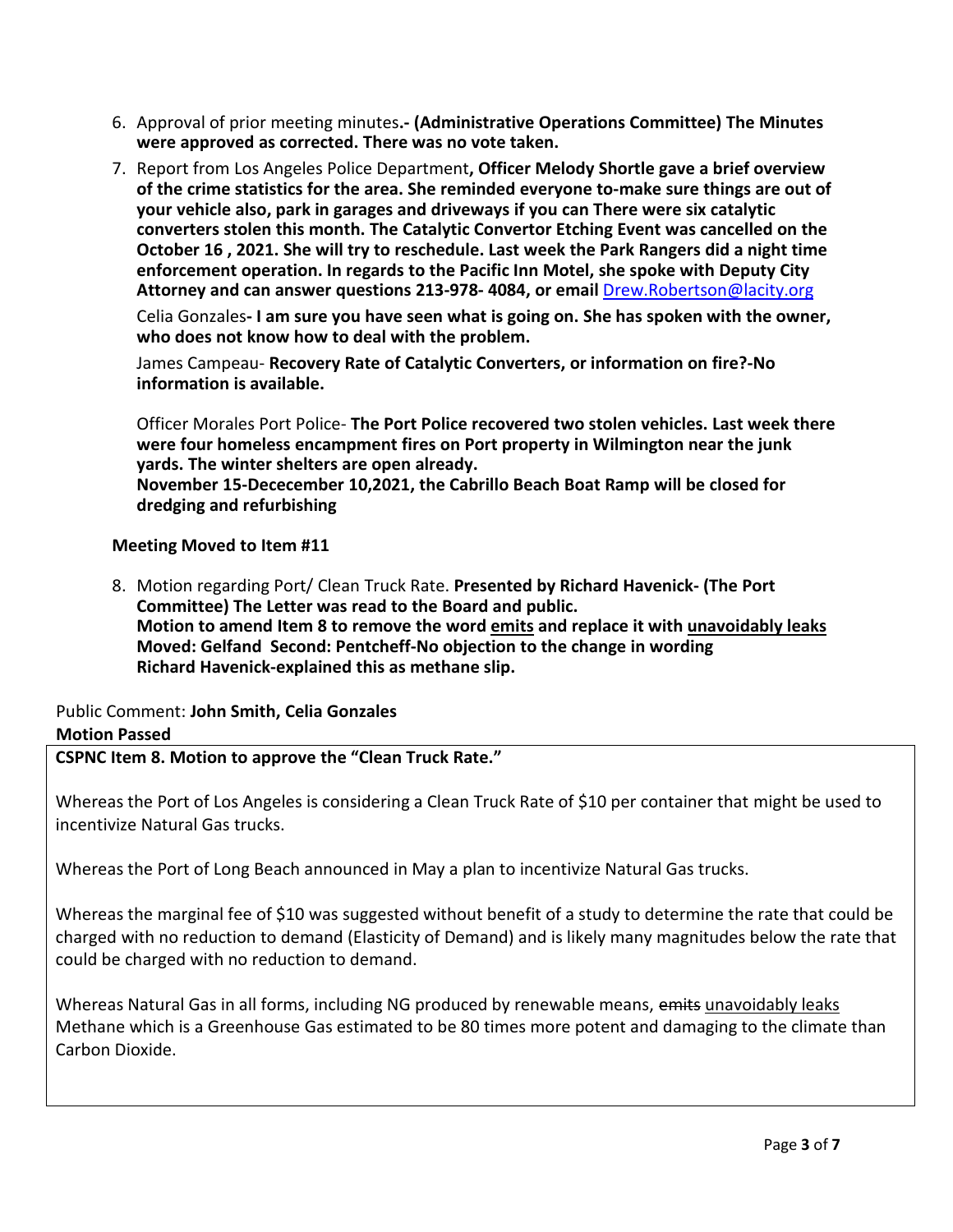Therefore be it resolved, the Coastal San Pedro Neighborhood Council requests the City of Los Angeles and City of Long Beach direct their respective Harbor departments to implement a Clean Truck Rate only after the following: 1) a study to determine the marginal fee that can be charged without reducing de-mand; 2) determining the justice and advisability of charging fees to shippers rather than truck drivers; and, 3) that the implementation be designed to incentivize and fund only Zero Emission technology**. Moved: The Port Committee**

| $Yes -12$                                  | $No-00$ | Abstain-00 | Absent-04             |
|--------------------------------------------|---------|------------|-----------------------|
| Akerblom, Cade, Epperhart, Gelfand, Gould, | None    | None       | Adams, Ellis, Herman, |
| Havenick, Kopczynski, Leach, Martin,       |         |            | <b>Rudisill</b>       |
| <b>Pentcheff, Perkins, Roberts</b>         |         |            |                       |

9. Motion recommending designation of Bloch Field and Gibson Senior Citizen Community Garden as "sensitive use areas" under LAMC 41.18. Introduced by Noel Gould- **( Planning, Land Use, and Transportation Committee )**

# **Public Comment: John Smith, James Campeau, Mona, and Celia Gonzales Motion Passed**

CSPNC Item 9**. Motion to postpone recommending designation of Bloch Field and Gibson Senior Citizen Community Garden as "sensitive use areas" under LAMC 41.18.**

Whereas LAMC 41.18 protects the public right of way within 500 feet of areas designated as a sensitive facility, including schools, day care facilities, parks and libraries;

Whereas the City Council's resolution, Designation of Prohibited Locations, for CD-15 only identifies lo-cations in San Pedro that are existing homeless shelter facilities;

Whereas there are homeless encampments on Gulch Road and the surrounding area that are within 500 feet of an existing community park that is actively being used by children's recreation organizations, including the Bloch Field Little League Ballpark and the Gibson Senior Citizen Community Gardens.

Resolved that the Coastal San Pedro Neighborhood Council requests that the City Council specifically designate Bloch Field, 1500 W. Minor, and the Gibson Senior Citizen Community Garden as sensitive use areas subject to the protections of LAMC 41.18.0

Further Resolved that the Coastal San Pedro Neighborhood Council requests that the City Council take immediate action as per LAMC 41.18 to find safe and appropriate areas and services for those experiencing homelessness in the existing encampments adjacent to Bloch Field and the Gibson Senior Citizen Community Garden. **Moved: Roz Roberts Second: Richard Havenick**

| Yes -6                                                      | <b>No-04</b>                                    | Abstain-02             | Absent-04                                |
|-------------------------------------------------------------|-------------------------------------------------|------------------------|------------------------------------------|
| Cade, Havenick, Leach, Martin, Pentcheff,<br><b>Roberts</b> | Gelfand, Gould<br>Kopczynski,<br><b>Perkins</b> | Akerblom,<br>Epperhart | Adams, Ellis, Herman,<br><b>Rudisill</b> |

**Kathleen Martin left the meeting at 8:56PM**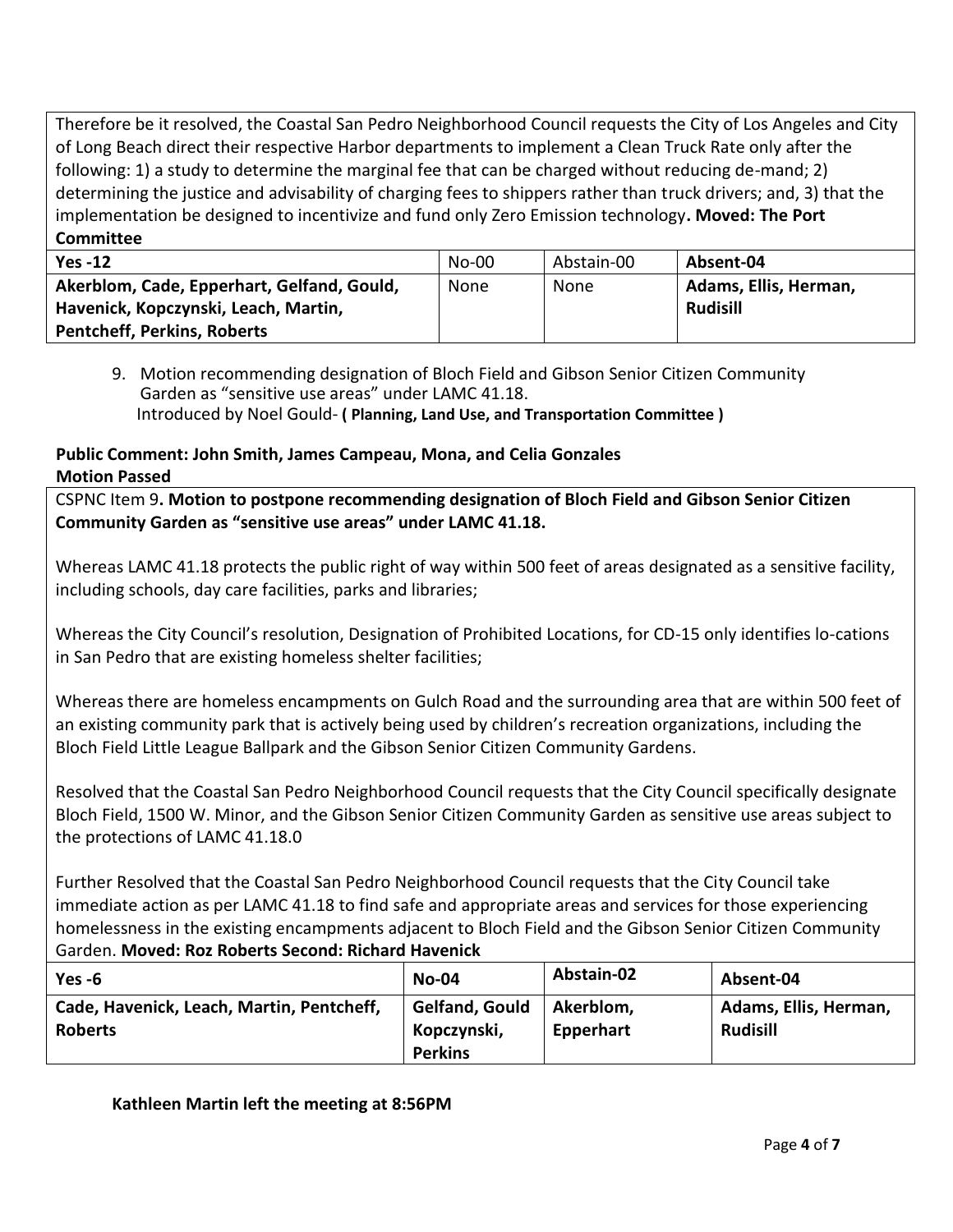10. Motion supporting letter initiating investigation of San Pedro Bay Pipeline Oil Spill by the House Committee on Oversight and Reform. - presented by Noel Gould

Dean Pentcheff -Motion to insert a phrase of underlined text. Second- Noel Gould

No objection to the amendment

#### Public Comment:-**No Comment**

#### **Motion Passed**

**CSPNC Item 9.** Motion supporting letter initiating investigation of San Pedro Bay Pipeline oil spill by the House Committee on Oversight and Reform.

Coastline & Parks and Sunken City Committee

[See attached letter]

Whereas, according to reports, as much as 144,000 gallons of crude oil leaked into the waters immediately adjacent to San Pedro Bay, an inlet of the Pacific Ocean, from an offshore rig pipeline, threatening wetlands and wildlife, and potentially harming human health, and

Whereas, this has also caused a significant impact on the local economy,

Resolved, the Coastal San Pedro Neighborhood Council fully supports the letter of October 6, **2021 which initiates investigation by the House Committee on Oversight into the organizations involved with the spill to determine causes,** written to Mr. Scott Mabry, Acting Director, Department of the Interior Bureau of Safety and Environmental Enforcement, and Mr. Tristan Brown, Acting Administrator, Department of Transportation Pipeline and Hazardous Materials Safety Administration signed by U.S. Representatives Ro Khanna, Chairman, Sub-committee on Environment, Committee on Oversight and Reform; Carolyn B. Maloney, Chairwoman, Committee on Oversight and Reform; Alan Lowenthal, Chair, Subcommittee on Energy and Mineral Re-sources, Committee on Natural Resources; Katie Porter, Chair, Subcommittee on Oversight and Investigations, Committee on Natural Resources; Mike Levin, Member of Congress; and Nanette Diaz Barragán, Member of Congress. **Moved: Coastline & Parks and Sunken City Committee**

| $Yes -11$                                  | $No-00$ | Abstain-00 | Absent-05               |
|--------------------------------------------|---------|------------|-------------------------|
| Akerblom, Cade, Epperhart, Gelfand, Gould, | None    | None       | Adams, Ellis, Herman,   |
| Havenick, Kopczynski, Leach, Pentcheff,    |         |            | <b>Martin, Rudisill</b> |
| <b>Perkins, Roberts</b>                    |         |            |                         |

11.Motion recommending abatement of nuisance issues at 516 W 38th St., San Pedro**. Noel Gould presented the item.( Coastline & Parks and Sunken City Committee )**

**The owner of the building will be contacted before the next Board Meeting when it will be re-agendized.- Item Postponed**

**Public Comment: Celia Gonzales, Mike Wilder**

# **Motion Passed**

**CSPNC Item 11. Motion to postpone recommending abatement of nuisance issues at 516 W 38th St., San Moved: Gelfand Second: Cade**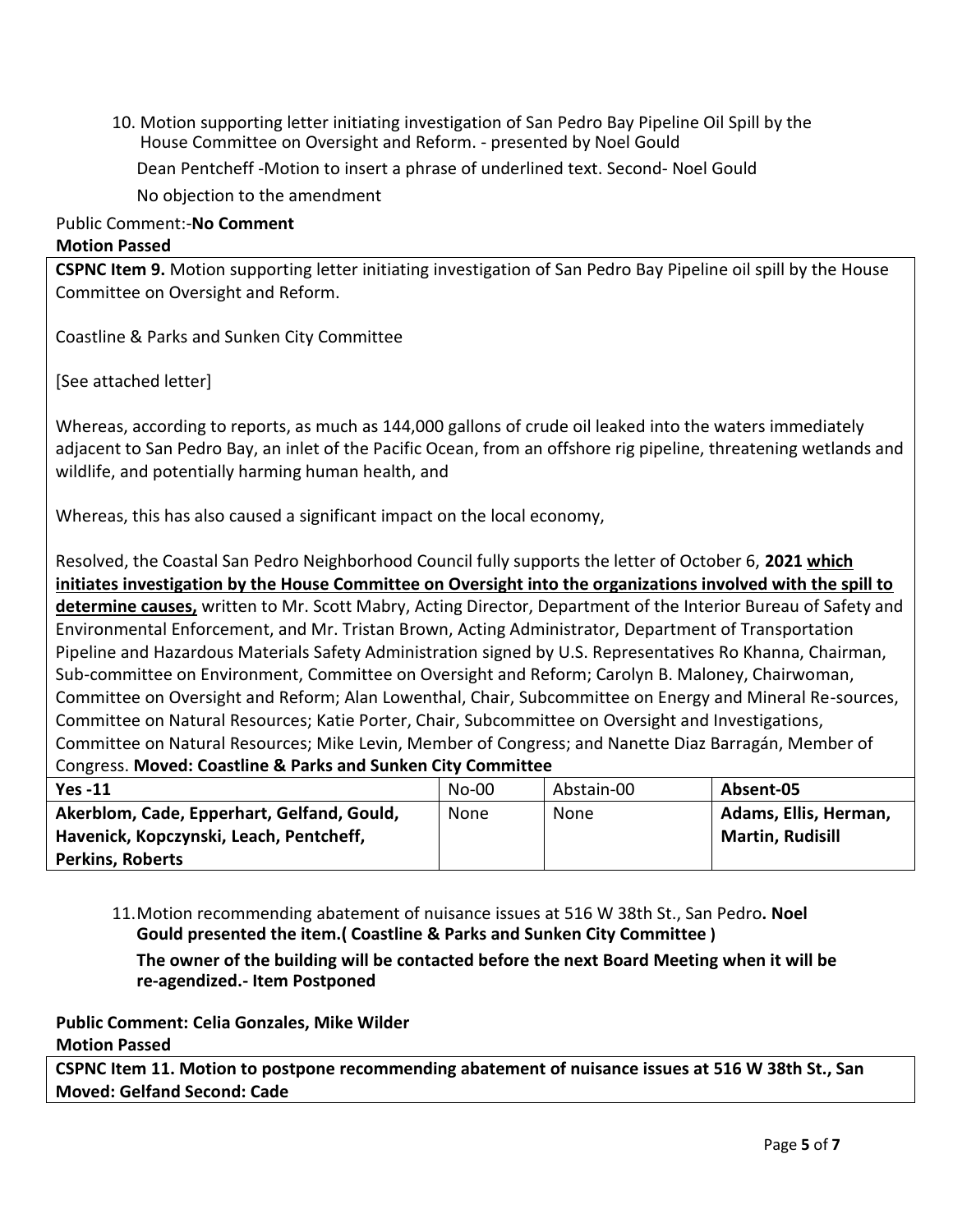| <b>Yes -07</b>                    | $No-03$             | Abstain-02              | Absent-05               |
|-----------------------------------|---------------------|-------------------------|-------------------------|
| Akerblom, Cade, Epperhart,        | Havenick,           | <b>Martin, Perkins,</b> | Adams, Ellis, Herman,   |
| Gelfand, Gould, Leach, Pentcheff, | Kopczynski, Roberts |                         | <b>Martin, Rudisill</b> |

**Meeting Returned to Item 8 by Mr. Epperhart**

#### 12.Committee reports.

- a. Next **Coastline & Parks and Sunken City Committee Meeting will be on Next Wednesday, November 3, 2021**
- **b. The Environment and Sustainability Committee considered The California Energy Commissions release of Building Standards that are going to be proposed for implementation in 2023. The timing coincided with the Port Committees recommendation for our committee to consider a suggestion for a request to the City of Los Angeles to discontinue the use of Natural Gas in new buildings. We have a presentation that was posted at the Sustainability Website, with pertinent information and objective data on Green House Gas and elements of the State of California requiring contributions to the Electrical Grid. The Committee decided not to take a position at the current time against Natural Gas b, but instead support the new buildings to have an electric ready in and the implementation of electrical infrastructure. That would allow for the support of Natural Gas and be ready for the change- over to electric.**

13.Treasurer's report.- **Akerblom- \$ 37,269.00 is left in this year's budget.**

Budget and Finance (Consent Calendar)

- 14. Approval of Monthly Expenditure Reports for September.
- 15. Approval of Monthly Expenses, including approval of Treasurer's payment of all recurring Neighborhood Council expenses including (but not limited to) Lloyd Staffing, Bridgegap Temporary Staffing and Services Agency, The Mailroom, and office supplies.
- 16. Approval of funding requests received from committees**.- There were no funding Requests from committees.**

# **Kathleen Martin Returned to the Meeting at 9:01PM**

Public Comment: None

**Motion Passed**

**CSPNC Items 14 and 15, Motion to approve the Consent Calendar items 14 and 15. Moved: Budget and Finance Committee**

| $Yes -12$                                  | No-00 | Abstain-00 | Absent-04             |
|--------------------------------------------|-------|------------|-----------------------|
| Akerblom, Cade, Epperhart, Gelfand,        | None  | None       | Adams, Ellis, Herman, |
| Gould, Havenick, Kopczynski, Leach,        |       |            | Rudisill              |
| <b>Martin, Pentcheff, Perkins, Roberts</b> |       |            |                       |